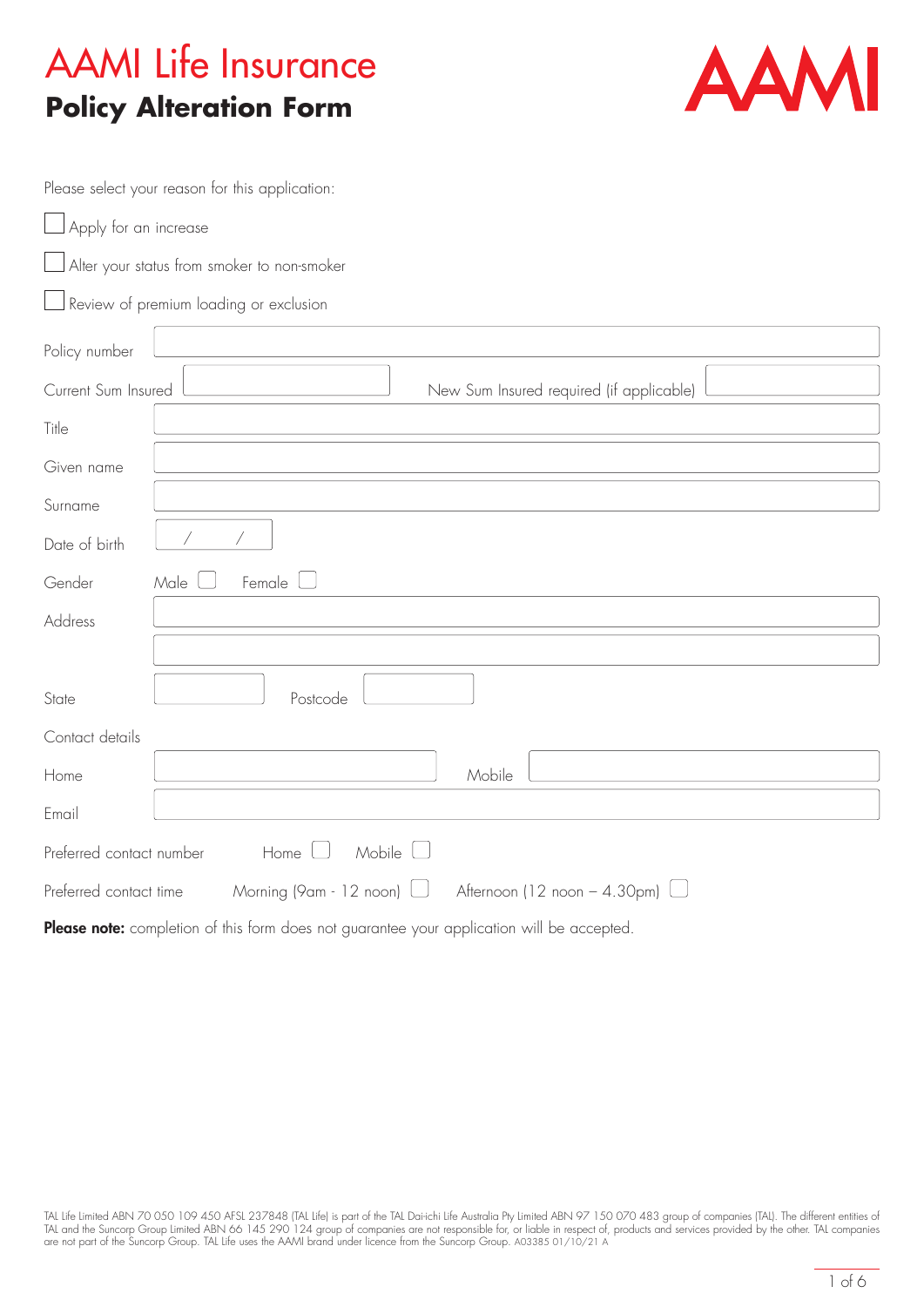## **About this application**

When you apply for life insurance, we conduct a process called underwriting. It's how we decide whether we can cover you, and if so on what terms and for what premium.

We will ask questions we need to know the answers to. These will be about your personal circumstances, such as your health and medical history, occupation, income, lifestyle, pastimes, and current and past insurance. The information you give us in response to our questions is vital to our decision.

If your application to vary your policy is accepted, the policy will be treated as a consumer insurance contract to the extent of the variation.

### The duty to take reasonable care

#### When applying for insurance, there is a legal duty to take reasonable care not to make a misrepresentation to the insurer before the contract of insurance is entered into.

A misrepresentation is a false answer, an answer that is only partially true, or an answer which does not fairly reflect the truth.

This duty also applies when extending or making changes to existing insurance, and reinstating insurance.

#### If the duty is not met

#### If the duty is not met, this can have serious impacts on your insurance. Your cover could be avoided (treated as if it never existed), or its terms may be changed. This may also result in a claim being declined or a benefit being reduced.

Please note that there may be circumstances where we later investigate whether the information given to us was true. For example, we may do this when a claim is made.

### Guidance for answering our questions

You are responsible for the information provided to us when applying for insurance. When answering our questions, please:

- Think carefully about each question before you answer. If you are unsure of the meaning of any question, please ask us before you respond.
- Answer every question.
- Answer truthfully, accurately and completely. If you are unsure about whether you should include information, please include it.
- Review your application carefully before it is submitted. If someone else helped prepare your application, please check every answer (and if necessary, make any corrections) before the application is submitted.

### If you need help

It's important that you understand this information and the questions we ask. Ask us for help if you have difficulty understanding the process of applying for life insurance or answering our questions.

If you're having difficulty due to a disability, language, or for any other reason, please let us know - we're here to help and can provide additional support.

### **Privacy statement**

TAL Life Limited (TAL Life) is subject to the Privacy Act 1988 and has a Privacy Statement that explains how we handle the information we collect about you. A copy of the current TAL Life privacy policy is available at www.tal.com.au/privacy-policy, and is free of charge on request.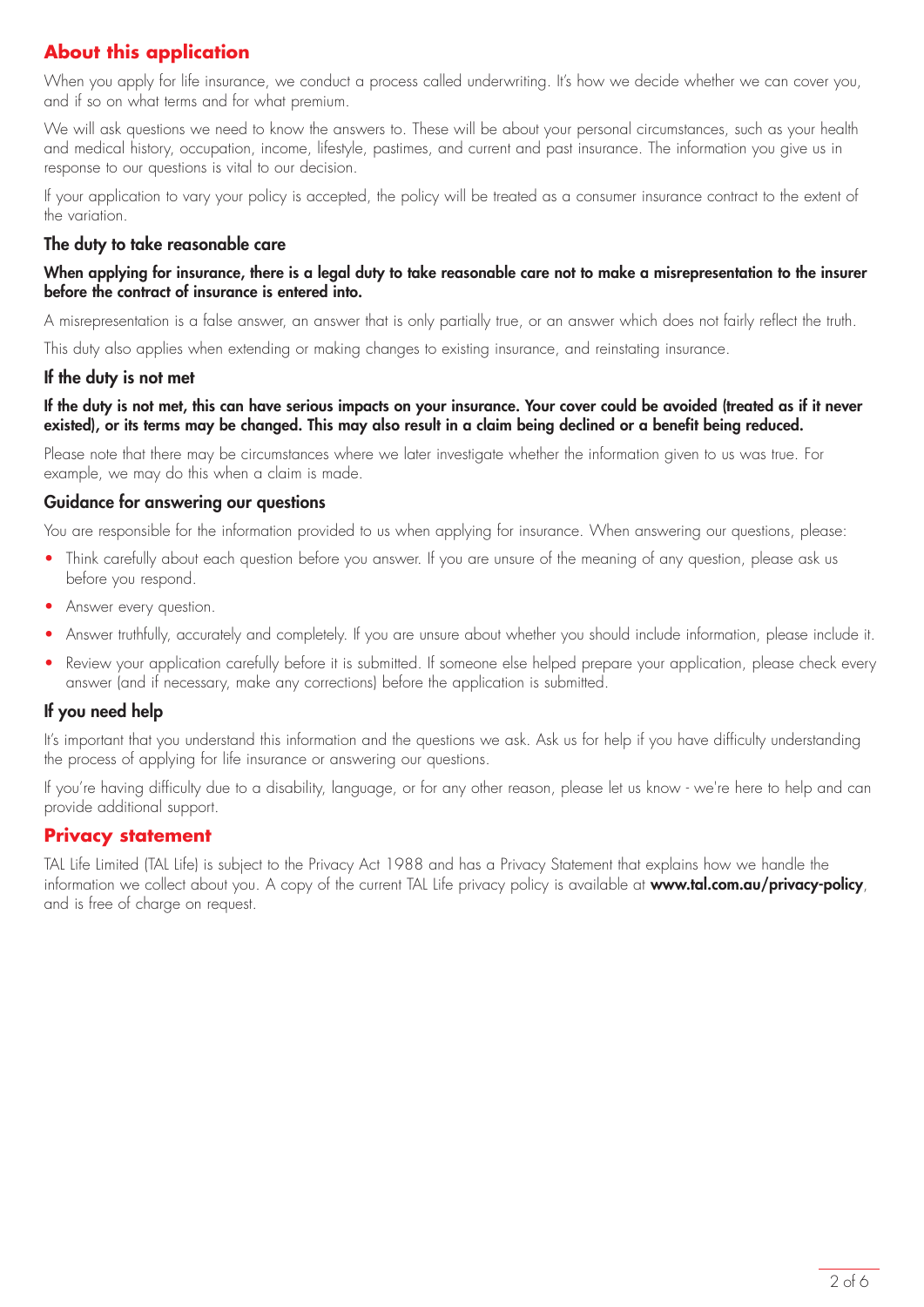# **Brief personal statement and declaration of health**

To be completed by the insured person listed on the policy schedule.

Any changes made to this questionnaire are to be initialled by the insured person listed on the policy schedule.

Please answer all questions to the best of your ability as omissions may delay issue of your cover. If there is insufficient space, please attach an extra sheet of paper.

# Your insurance and health history

## **To apply for an alteration of your status from smoker to non-smoker please only answer questions 1 and 2 and complete the declaration**

| 1. Have you smoked tobacco and/or any other substance in the last 12 months?                                                                                                       | Yes I           | No.          |  |
|------------------------------------------------------------------------------------------------------------------------------------------------------------------------------------|-----------------|--------------|--|
| 2. Have you given up smoking due to medical advice or a medical condition? (For example,<br>but not limited to emphysema or other breathing problems, heart attack, heart disease, |                 |              |  |
| vascular disease, stroke or cancer.)                                                                                                                                               | $Y_{\text{es}}$ | $N_{\Omega}$ |  |

## **To apply for an increase or for a review of a premium loading or policy exclusion, please answer the following questions and complete the declaration**

|                     | 3. Since you first applied for your AAMI Life Insurance policy, have you:                                                                                                                                      |              |             |
|---------------------|----------------------------------------------------------------------------------------------------------------------------------------------------------------------------------------------------------------|--------------|-------------|
|                     | a) smoked tobacco and/or any other substance in the last 12 months?                                                                                                                                            | Yes $\sqcup$ | No l        |
| b)                  | given up smoking due to medical advice or a medical condition? (For example, but<br>not limited to emphysema or other breathing problems, heart attack, heart disease,<br>vascular disease, stroke or cancer.) | Yes          | No l        |
|                     | c) had an increase or decrease in your weight of more than 5 kg?                                                                                                                                               | Yes $\sqcup$ | $No$ $\Box$ |
| $\mathsf{d}$        | had an application for Life or Trauma Insurance on your life declined, deferred or<br>accepted with higher than standard premiums or an exclusion applied on health grounds?                                   | Yes          | No l        |
| $\epsilon$          | experienced symptoms of or been diagnosed with:                                                                                                                                                                |              |             |
|                     | brain, nerve, heart, lung, digestive, kidney, liver, thyroid, joint, limb, bone, skin, genital<br>or urinary conditions?                                                                                       | Yes          | No l        |
|                     | ii) cancer, cysts, growths, polyps, tumours?                                                                                                                                                                   | Yes $\sqcup$ | $No \cup$   |
|                     | iii) diabetes, blood disorders, auto immune or infectious diseases?                                                                                                                                            | Yes          | $No$ $\Box$ |
|                     | iv) a mental health condition or symptoms?                                                                                                                                                                     | Yes $\sqcup$ | $No \cup$   |
| $\vert \cdot \vert$ | been diagnosed with, sought or intend to seek treatment or advice for any symptom,<br>condition, injury or illness?                                                                                            | Yes          | No I        |
|                     | If you are applying for a review of a premium loading or policy exclusion or if you have answered 'Yes' to (a), (b), (c), (d), (e),                                                                            |              |             |

or (f) please provide detail below.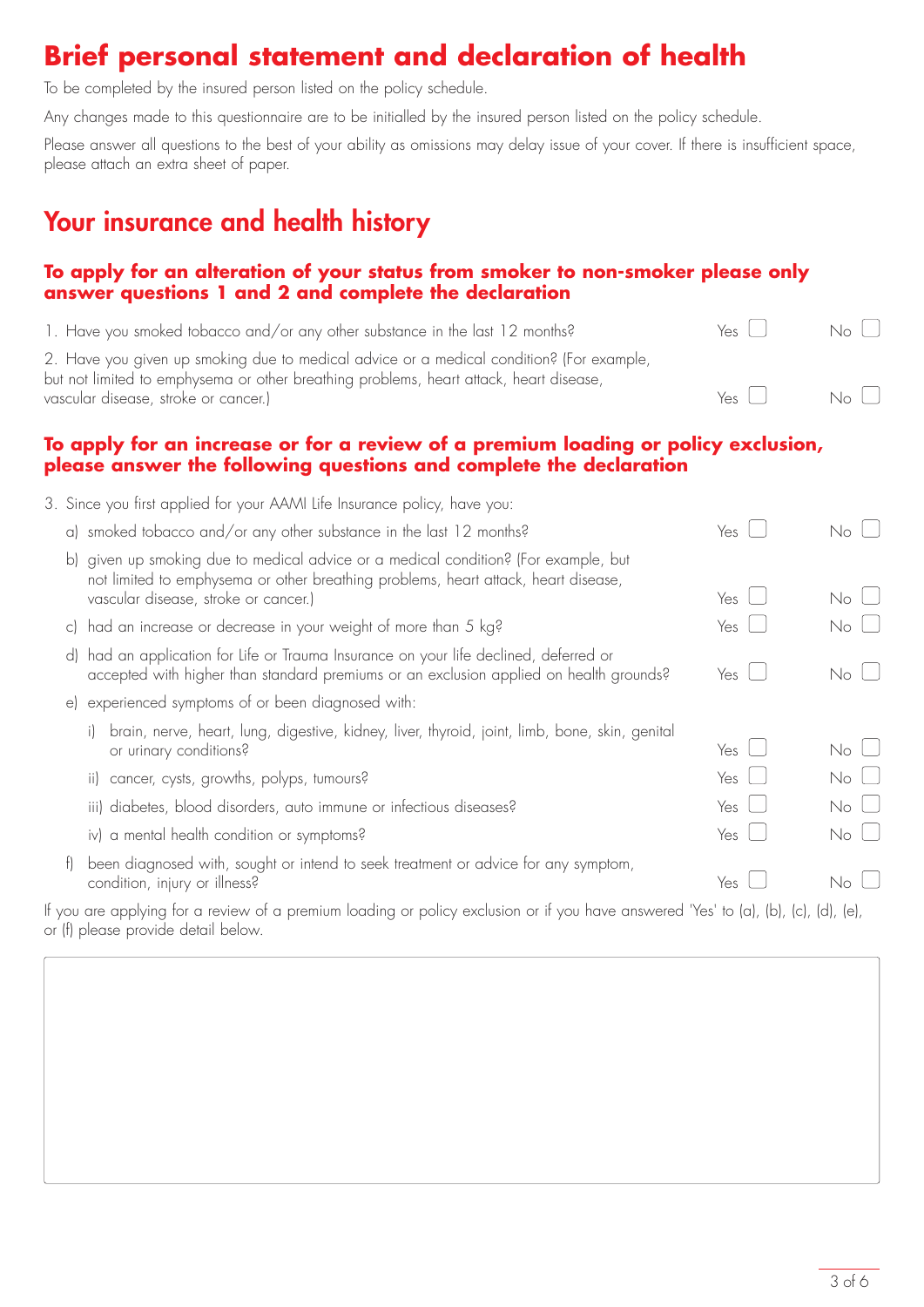# **Declaration**

I agree that:

- a) The original application form for this policy, as varied by this application and the Brief Personal Statement and Declaration of Health (Statement), shall form the basis of the contract with TAL Life for an alteration to this policy.
- b) If this application is accepted, acceptance will be based on the truth of the answers made in the Statement.
- c) If this application is for an increase, TAL Life will not pay the increased portion if the event giving rise to the claim is a result of an intentional self-inflicted act within 13 months from the date of increase.

I understand there is a duty to take reasonable care not to make a misrepresentation to the insurer before entering into a contract of insurance, extending or making changes to existing insurance. I also understand that if this duty is not met it can have serious impacts on my insurance.

I have understood all the questions in this form and declare that the statements made in this Statement are true and complete and agree that they shall form part of the application for insurance and shall be relied upon by TAL Life in deciding whether to issue a policy including the premiums and terms to offer.

To the extent that if the answers are not in my own handwriting they have been checked by me and I certify that they are correct to the best of my knowledge.

I have read and understood the current TAL Life privacy policy, which is available at www.tal.com.au/privacy-policy, and is free of charge on request.

I consent to TAL Life using my personal information for the purposes outlined in that Privacy Statement and to TAL Life disclosing my personal information to (and obtaining information from) other parties including the parties mentioned in that statement, for the disclosed purposes.

I understand that the insurance application, where applied for, will not become effective until my application is accepted by the insurer in writing.

| Signature of the person<br>whose life is to be insured |  |
|--------------------------------------------------------|--|
| Date                                                   |  |
| Name                                                   |  |

Please return this form to Life Customer Service:

Fax: 1300 850 394

Email: customerservice@aamilifeinsurance.com.au

Mail: GPO Box 68, Sydney NSW 2001

If you have any queries, please call us on 13 22 44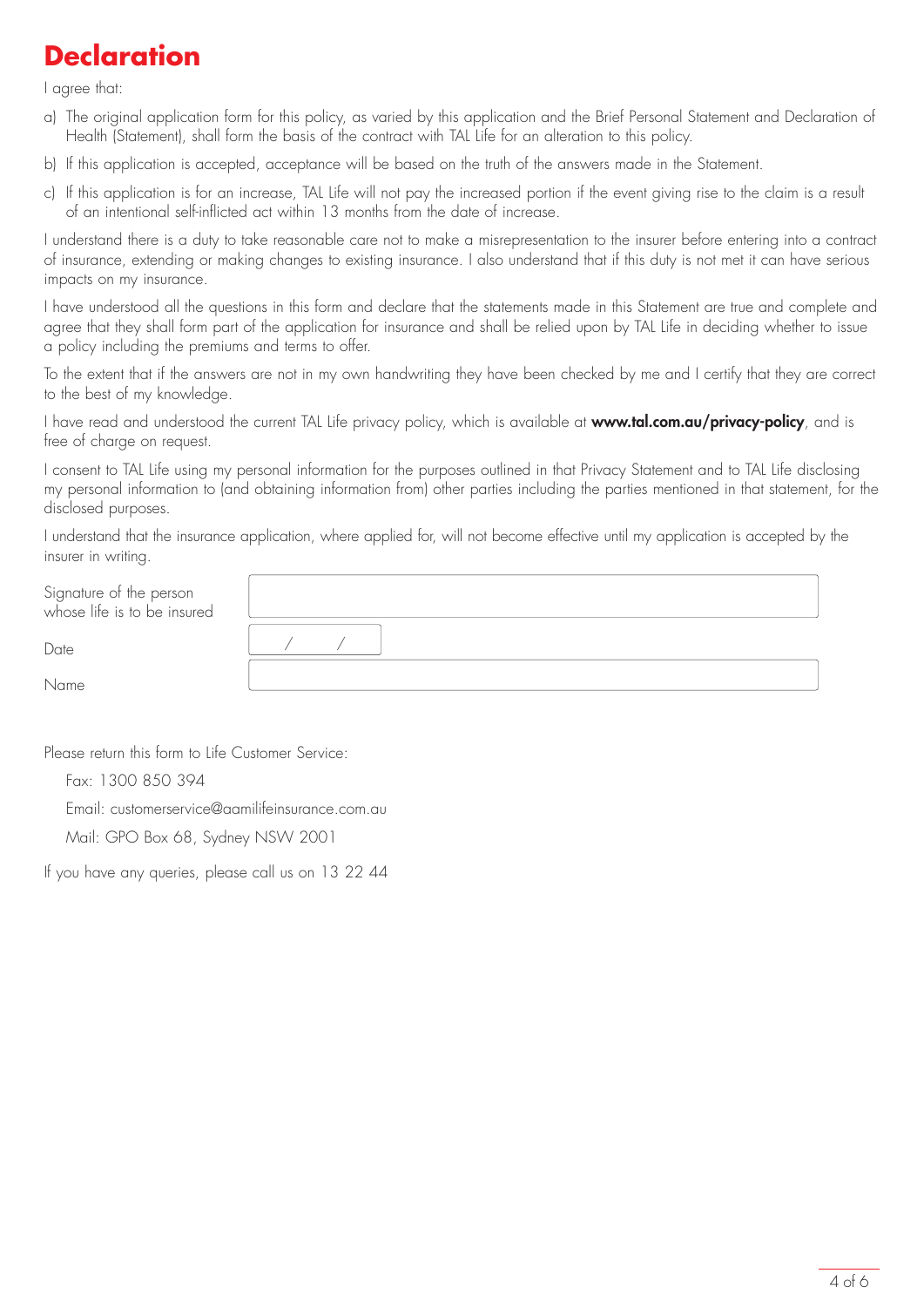# **Direct Debit or Credit Card Request**

Please complete either the Direct Debit or Credit Card section below.

## **Direct Debit**

| This form is to authorise TAL Life to debit premiums from your account with your financial institution.                                                                                                  |      |                |             |  |  |  |
|----------------------------------------------------------------------------------------------------------------------------------------------------------------------------------------------------------|------|----------------|-------------|--|--|--|
| Name of account holder                                                                                                                                                                                   |      |                |             |  |  |  |
| Name of financial institution                                                                                                                                                                            |      |                |             |  |  |  |
| Name of account to be debited                                                                                                                                                                            |      |                |             |  |  |  |
| <b>BSB</b> number                                                                                                                                                                                        |      | Account number |             |  |  |  |
| I/We acknowledge that this direct debit arrangement is governed by the terms of the Direct Debit Request Service<br>Agreement included in this form and the conditions of my AAMI Life Insurance policy. |      |                |             |  |  |  |
| Account holder's signature                                                                                                                                                                               |      |                | Date        |  |  |  |
| Account holder's signature                                                                                                                                                                               |      |                | Date        |  |  |  |
| <b>Credit Card</b>                                                                                                                                                                                       |      |                |             |  |  |  |
| I authorise TAL Life to charge my: (Tick one)                                                                                                                                                            | Visa | Mastercard     |             |  |  |  |
| Card holder's name                                                                                                                                                                                       |      |                |             |  |  |  |
| Card number                                                                                                                                                                                              |      |                | Expiry date |  |  |  |
| Card holder's signature                                                                                                                                                                                  |      |                | Date        |  |  |  |